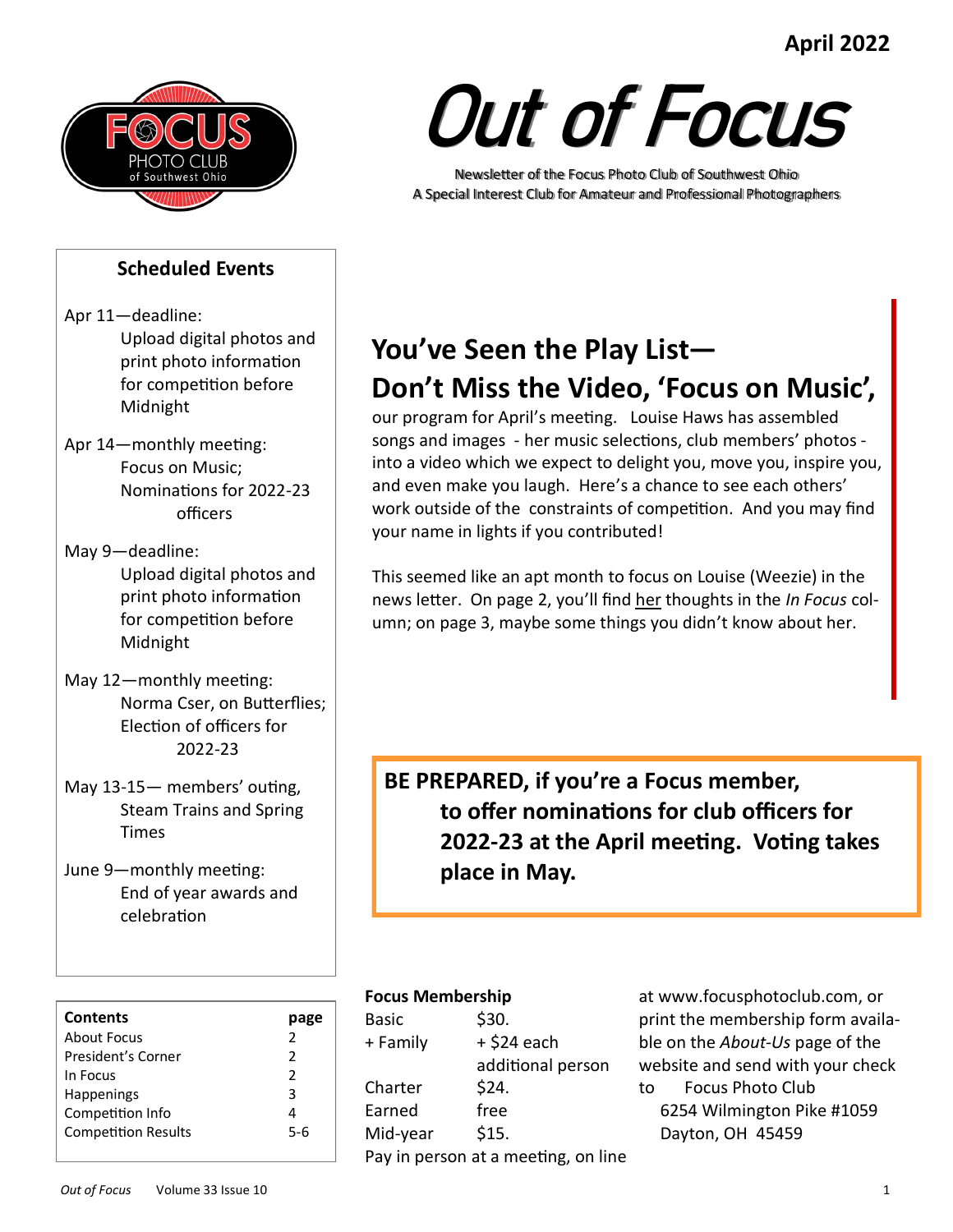**Focus Photo Club meets** on the 2nd Thursday of the month, July—May, from 6:45—9:00 pm at Central Christian Church, 1200 Forrer Blvd, Kettering, OH. Guests are welcome.

**Find Focus Photo Club on the web** at https://www.focusphotoclub.com, for rules and regulations, history of competition results, images from the most recent competition and links to some members' personal web pages.

**Check Focus Photo Club on Facebook**  for conversations between members, timely reminders, and the latest on group outings.

#### **Send mail to Focus Photo Club 6254 Wilmington Pike #1059 Dayton, OH 45459**

**The newsletter***, Out of Focus,* is published monthly to inform members and friends of Focus Photo Club about club events, club competition, and other photography/photographer items of interest. **Distribution is via email.** A copy is also posted on www.focusphotoclub.com.

**Do you have corrections** to or suggestions for the newsletter content? **Contact pelliott1@woh.rr.com.**

|                          | <b>Executive Board 2021-2022</b> |
|--------------------------|----------------------------------|
| Interim President        | Susan Willin                     |
| Vice President           | Stephen Goldberg                 |
| Secretary                | Kathy Moore                      |
| <b>Treasurer</b>         | Joyce Willis                     |
| <b>Competition Chair</b> | Louise Haws                      |
| Digital Comp Chair       | Janet Bollinger                  |
| Historian                | Julie Lucht                      |
| Hospitality Chair        | Pat McCarthy                     |
| Membership/PR            | Pat Flliott                      |
| Program Chair            |                                  |
| Site Liaison             | John Murphy                      |
| Webmaster                | Susan Willin                     |
| Co-founder               | Nancy Roach (d.)                 |
| Co-founder               | Brook Brandewie (d.)             |

# **President's Corner**

Spring officially started and it's time to pack your camera bag and explore the great outdoors. As the temperature warms, nature is providing an abundance of photo opportunities for all things with color…which is perfect for our theme for April, 'Color Explosion'! No matter what you like to photograph, this is a great time to get out and put a few clicks on the shutter.

This is also my favorite time of year as it will soon be FESTIVAL season!! The first festival in our area will be the Sugar Maple Festival in Bellbrook on April 22-24. Festivals offer a great opportunity to people watch and to snap a few cool candids! …and of course another of my festival favorites…Funnel Cakes!

I look forward to another great meeting this month on April 14<sup>th</sup>! See you then!!

Susan

### **In Focus: From an Old Shooter to You New Shooters**  Louise Haws

Back in 1989, I was looking for answers! Mostly about photography. I met a man named Tim Highley while photographing a choir at a local high school. I didn't know diddley squat what I was doing! Tim jumped in and helped me. That's where I learned about Focus Photo Club. And so I joined Focus.

Answers I got, and so much more. I acquired a whole group of life long friends! We laugh, cry, travel and yes, photograph all over the place. We bonded.

This club is very special to me. And it can be to all of you if you want to get out and shoot with most of the members you will find them willing.

This club has helped me grow from all these years that I have been a member. I feel and look at so many things differently. I've learned so much and with each new member I learn more.

Come out and join us when we start having more outside get togethers and you will learn too. And I am sure there are things that you can share and teach us.

*In Focus* features the thoughts of Focus Photo members on topics related to photography.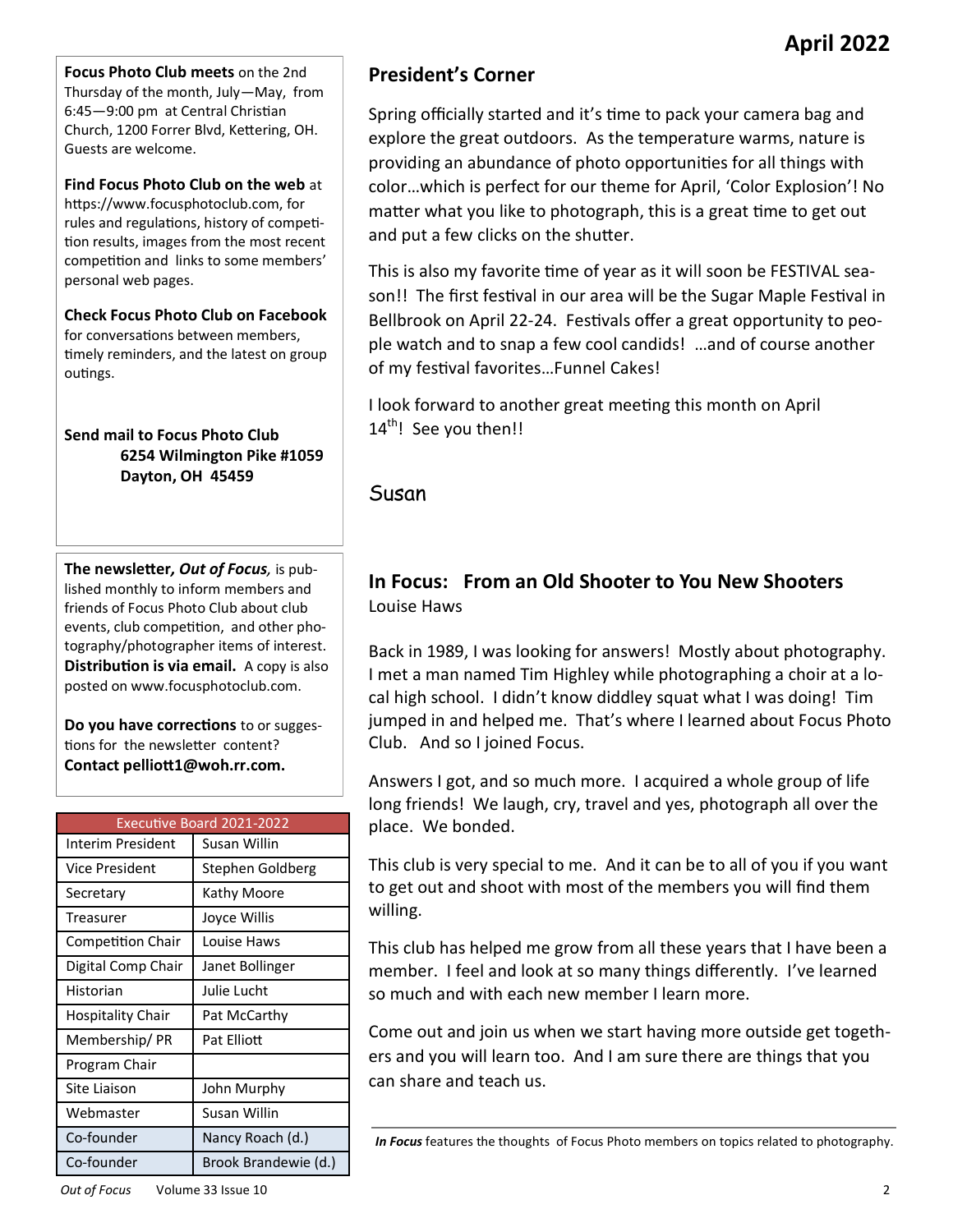#### **A Zoom In on Louise Haws**

Pat Elliott

The first question I asked Louise when we chatted in preparation for this piece was "How would you describe yourself?". She responded, "I'd say 'Warning! I'm a little over the top."" That seems consistent with the often costumed, extraverted sprite we see at meetings, and her emphasis, regardless of the topic I raised, on liking to try new things.

Some random facts we turned up or confirmed: she likes to cook, she likes to play poker. She said her scariest experience ever might have been rock climbing in KY, her biggest challenge—raising kids. As you'd expect, though, we spent most of our time To wind up our conversation, I asked Louise which talking about photography.

She began shooting in the early 80's, using a camera she already had, when a neighbor encouraged her to attend a course in black and white photography at Sinclair. Soon she had a dark room in her house—even did some work in developing color film.

When the dark room space needed to be a bedroom again, she began scanning negatives so that she could manipulate images on her computer, maintaining control of the results. As she recalls, that led to Focus Photo adding the extended editing categories to competition.

New technology has been one of those new experiences she's embraced. Digital equipment. Sophisticated editing tools. Now mirrorless cameras.

For a long time, animals have been her favorite subject. Currently she's concentrating on birds, partly because of the challenge of capturing them. Pursuit of wildlife, for one thing, has taken her far from home: all over the US; Africa (twice); Churchill, MB, Canada (Polar Bears there). . . . Once, she and her partner flew to Singapore—because it was a place neither of them had been. Still on her wish list? Iceland. The Galapagos Islands. Any place where new things could be experienced!

she would choose if she could only take pictures or only edit pictures. She gave me that I-can't-pick-myfavorite-child look. After some sorting through pros and cons out loud, she settled on editing. A. Because after all this time she has a large stash of unprocessed images she could work on and B. she can't imagine routinely being satisfied with a straight-out-of-camera result.

That led us to a philosophical discussion of the merits of SOOC vs the "photo-shopped" image. And finally a discovery that no matter how much we enjoy the company of other folks, even photographers, when it comes to getting THE image we're after we both like shooting alone.

**Take Away** from Tom Hissong's presentation at the March meeting, *Spring Returns to Ohio:* One does not need to journey far to experience (and photograph) nature's wonder. But it helps to be outside. A lot!

#### **Members:**

Stay alert for outing details and reminders - May 13-15, Steam Trains and Spring Times. Contact Stan Rohrer with questions.

**It's time to determine competition themes for 2022-23. Email your suggestions, before Wednesday 4/20, to pelliott1@woh.rr.com OR wtchymlh@gmail.com.**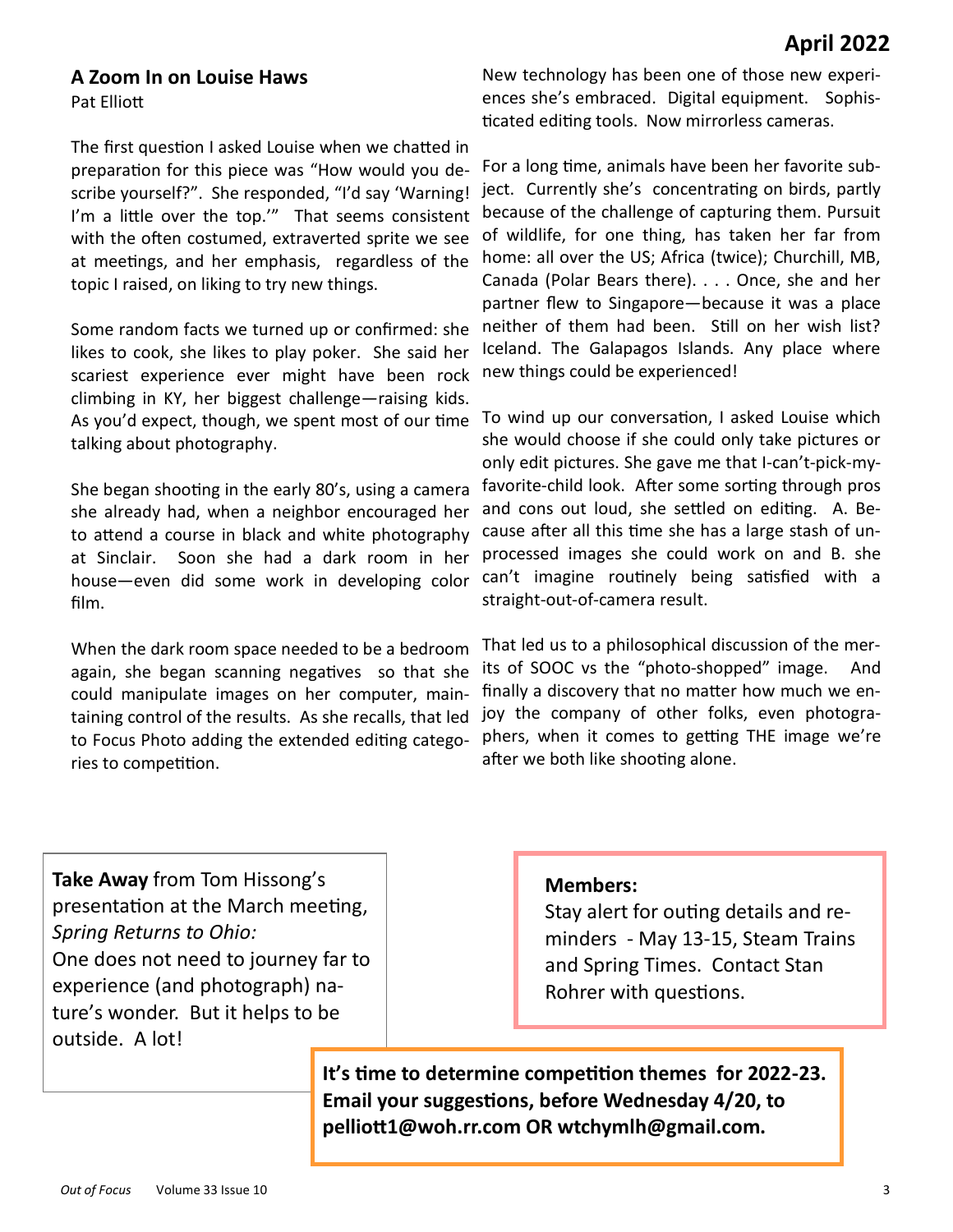#### **Competition Themes**

#### 2021

| Jul  | In Camera Abstract         |
|------|----------------------------|
| Aug  | Liquid                     |
| Sep  | Reflection                 |
| Oct  | Dark and Moody             |
| Nov  | Thankful for $\ldots$      |
| Dec  | Tis the Season             |
| 2022 |                            |
| Jan  | <b>Shapes and Patterns</b> |
| Feb  | <b>Backlighting</b>        |
| Mar  | Green                      |

**Apr Color Explosion**

May In Bloom

**Focus Photo holds a monthly photo competition** for printed images and projected digital images. The optional competition theme for the month adds a challenge, or maybe an incentive, for the photographers. 1st, 2nd, 3rd, and Honorable Mention places are recognized in each category. Points based on placement level are accumulated towards End-of-Year awards.

"Winning" aside, we all benefit from seeing each others' work. Participation is a great opportunity for honing technique, stepping outside of usual subject arena, building a critical eye.

A qualified member (**dues must have been paid in advance, the member must be present at the meeting\***) may enter up to 4 photos per month but no more than 2 per category.

|                                   | <b>Competition Categories</b> |       |           |       |
|-----------------------------------|-------------------------------|-------|-----------|-------|
|                                   | Printed                       |       | Projected |       |
|                                   | Open                          | Theme | Open      | Theme |
| <b>Color Standard</b>             | X                             | X     | x         | x     |
| Color<br><b>Unlimited Editing</b> | X                             | X     | x         | x     |
| Monochrome Un-<br>limited Editing | X                             |       | x         |       |

All entries must be uploaded/registered by 11:59 pm on the Monday prior to the monthly meeting. Print entries must arrive at the meeting no later than 7:15.

*\* A member may compete one time per year without being present.* **See complete rules on the**  *Competition* **page of the website, www.focusphotoclub.com.**

#### **New Print Registration Process**

In order to standardize and simplify the management of competition entries, beginning in December 2021, all entries will be pre-registered through PhotoContest Pro (PCP), the app that's currently used for digital entries. Nothing will change for digital entries. **Print entries will still be judged from the actual prints.**

#### **Here's what's new:**

- A digital copy**\*** of the print image must be uploaded to PCP**\*\*** before midnight of the Monday before the meeting. The uploaded copy must be given the same title that will be used to refer to the actual printed image.

- PCP will use the resulting information - photographer, title, contest category - to produce a list with entry numbers for each category.

- Upon arrival at the meeting, the photographer will check off their entry on the list and record

the entry number on the back of their print.

- Following judging, when winners are announced, the uploaded copy of the print image will be displayed on the screen instead of the print being held up at the front of the room. (Prints will still be available for viewing at the back of the room until they are picked up by the photographer.)

**\*** The digital copy can be any .jpg image as long as its title is the same as your print, but it is recommended that it resemble the printed copy. It might be the photograph at any point from out of camera to final edit. It might be a snapshot or scan of the print you're bringing to the meeting.

**\*\*** links to PCP, and to detailed instructions for using PCP, may be found on the competition page of the website, www.focusphotoclub.com/ competition.

**Avoid disqualification**

Avoid disqualification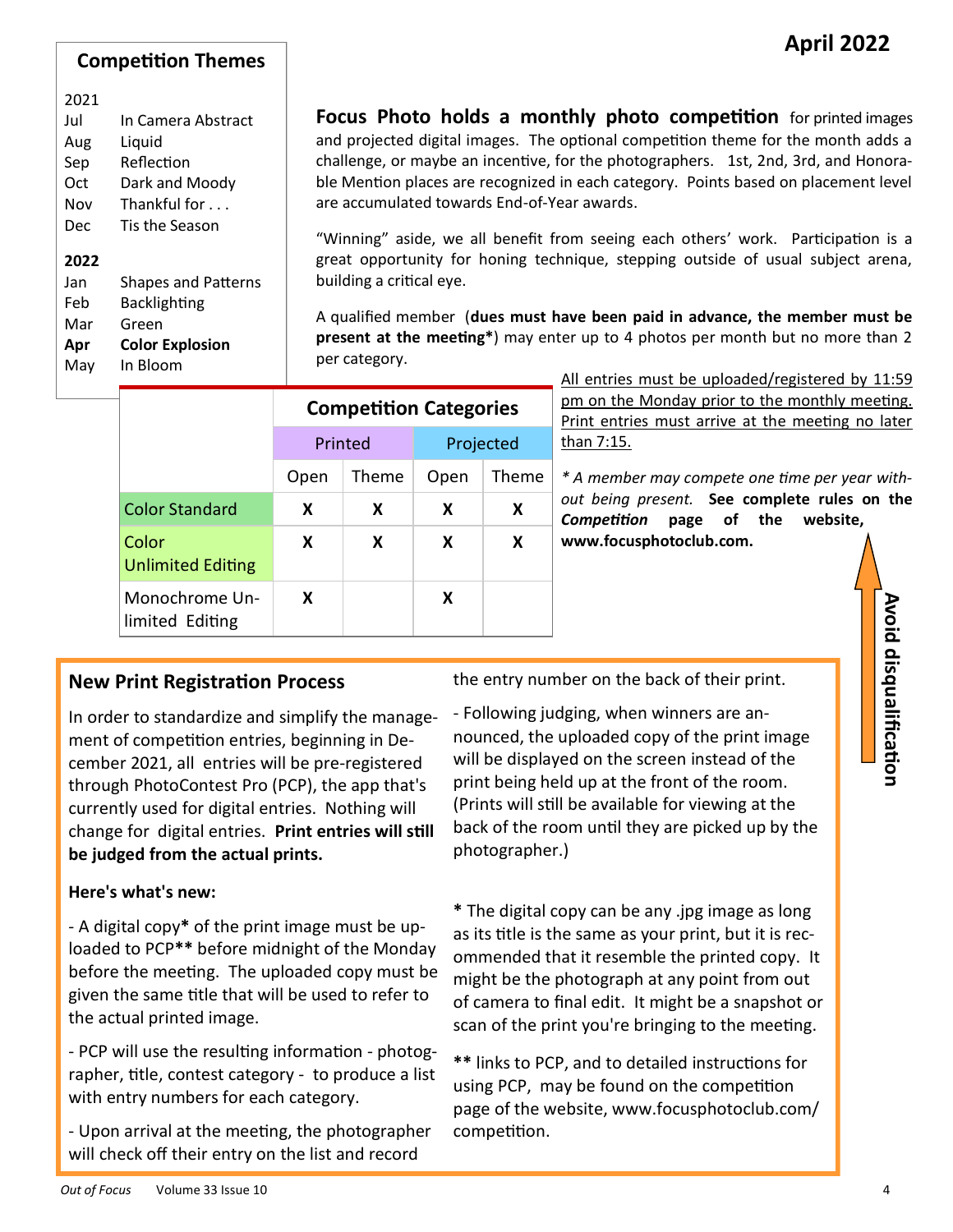# **April 2022**

#### March Printed Image Competition Results

|                 |                | <b>OPEN</b>                                      |                 |             | THEME, Green                                 |
|-----------------|----------------|--------------------------------------------------|-----------------|-------------|----------------------------------------------|
|                 |                | <b>Printed Color Standard Open</b>               |                 |             | <b>Printed Color Standard Theme</b>          |
| 1st             |                | Sally Oberbeck Emperor Penguin and Chick         | 1st             | Stan Rohrer | Reagan Mill                                  |
| 2 <sub>nd</sub> |                | Stephen Goldberg/Cascading Water Flow            | 2 <sub>nd</sub> | John Murphy | Side Yard                                    |
|                 |                | Sally Oberbeck Two Great Horned Owlets           | 3rd             | John Murphy | <b>Cades Cove View</b>                       |
| 3rd             |                | Stephen Goldberg/On Her Way to Dinner            |                 |             |                                              |
|                 | Ned Pennock    | Looking at My Lunch                              |                 |             |                                              |
|                 | Stan Rohrer    | Delco Park Sunrise                               |                 |             |                                              |
| <b>HM</b>       | John Murphy    | Yellowstone birch Trees                          |                 |             |                                              |
|                 |                | <b>Printed Color Unlimited Editing Open</b>      |                 |             | <b>Printed Color Unlimited Editing Theme</b> |
| 1st             | Stan Rohrer    | DeLuca's Italian Cuisine                         | 1st             | Ned Pennock | Wiine glasses with Green Swoosh              |
| 2 <sub>nd</sub> | Louise Haws    | Carrle Egrett                                    |                 |             |                                              |
| 3rd             |                | Stephen Goldberg/Bass Harbour Lobster Baot       |                 |             |                                              |
| <b>HM</b>       |                | Stephen Goldberg/Lobster Trap Ropes              |                 |             |                                              |
|                 |                | <b>Printed Monochrome Unlimited Editing Open</b> |                 |             |                                              |
| 1st             | Stan Rohrer    | Nickle Plate Road 765                            |                 |             |                                              |
| 2nd             | Sally Oberbeck | Penguin Chick in the Snow                        |                 |             |                                              |
| 3rd<br>Ē.       | Louise Haws    | Owls Combo                                       |                 |             |                                              |
| in.             |                |                                                  |                 |             |                                              |
|                 |                |                                                  |                 |             |                                              |

| <b>March Projected Image Competition Results</b> |                               |                                   |                                       |                |                          |
|--------------------------------------------------|-------------------------------|-----------------------------------|---------------------------------------|----------------|--------------------------|
|                                                  |                               | <b>OPEN</b>                       |                                       |                | THEME, Green             |
| <b>Projected Color Standard Open</b>             |                               |                                   | <b>Projected Color Standard Theme</b> |                |                          |
| 1st                                              | Kathy Moore                   | <b>Crowned Crane</b>              | 1st                                   | Ned Pennock    | Ribbet                   |
| 2nd                                              | Lynn Milenkevich Feeling Blue |                                   | 2nd                                   | Linda Daegele  | Wound Up Tight           |
|                                                  | Ned Pennock                   | Sneaking in the Snow              | 3rd                                   | Joann Jozwiak  | 50 shades of Green       |
|                                                  | Marilyn Silver                | Yellow Tulip                      |                                       | Kathy Moore    | Polinated                |
|                                                  | George Sucich                 | Subway                            |                                       | Marilyn Silver | Lime Still Life          |
| 3rd                                              | Joann Jozwiak                 | Tiger-striped Iris                |                                       | Scott Young    | <b>Illusion Shamrock</b> |
|                                                  |                               | Lynn Milenkevich Ready for Spring | HM.                                   | Linda Daegele  | Feeling Jaded            |
|                                                  | Ed Webb                       | <b>Smith Park</b>                 |                                       | Sally Oberbeck | The Green Monster        |
| HМ                                               | Louis Haws                    | <b>Watching My Babies</b>         |                                       | Marilyn Silver | View of the Valley       |
|                                                  | Marilyn Silver                | <b>Bryce Vista</b>                |                                       | Holly Smith    | Cincinnatus              |
|                                                  | Scott Young                   | Unity of Indifferences            |                                       |                |                          |
|                                                  |                               |                                   |                                       |                |                          |